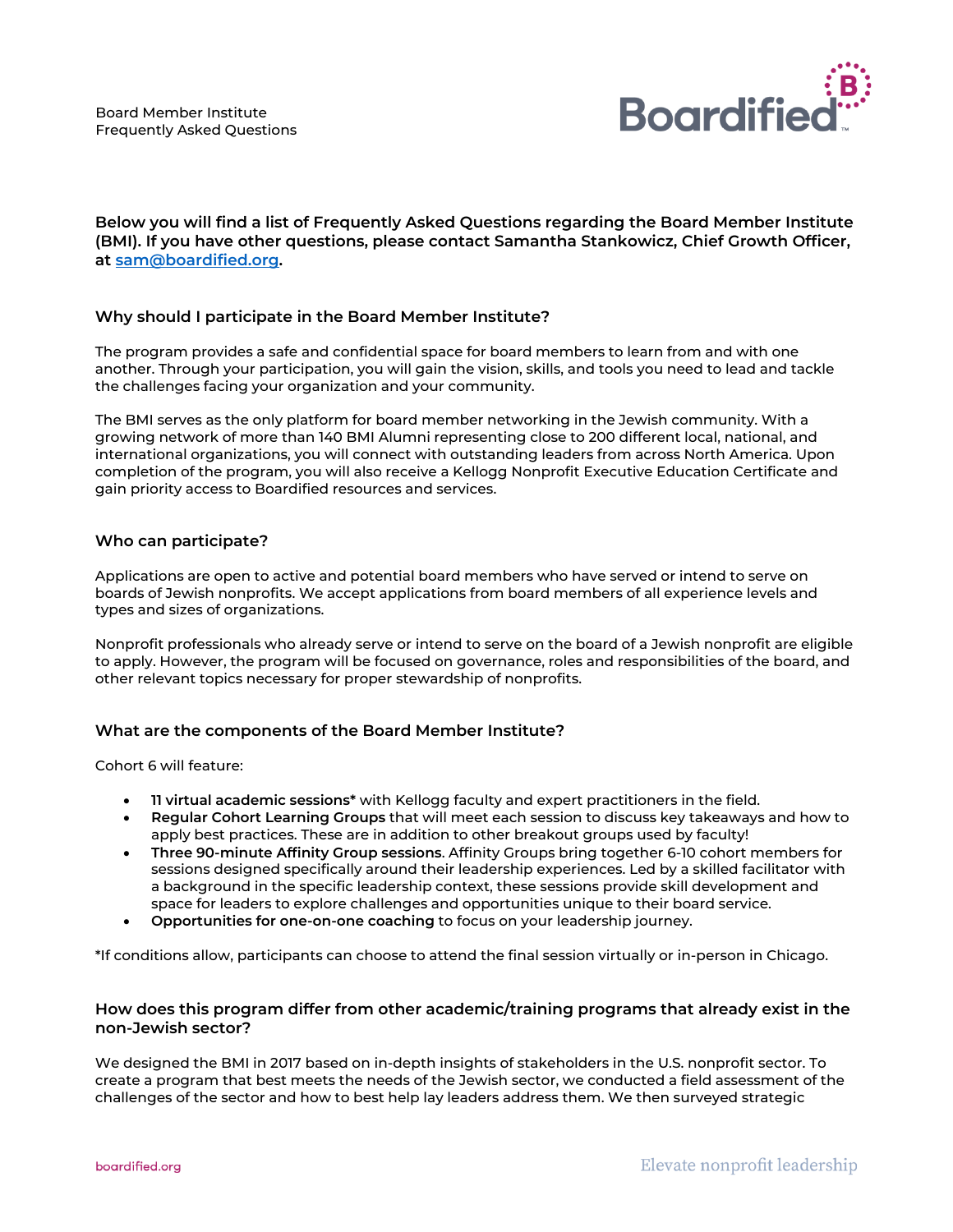

partners, senior professional staff, and board members of Jewish nonprofits to test and refine our findings before launching the BMI.

Since 2017, we have completed five cohorts of the BMI. Through our experience and research, we understand the unique challenges, opportunities, and aspects of working within the Jewish community and with Jewish organizations. We tailor our curriculum within the Jewish communal context and bring in top practitioners in the Jewish space to share their real-life experiences. The BMI provides volunteer leaders with a wide variety of experience from different programmatic backgrounds a space to learn from and with each other.

### **Is the program geared toward people with extensive or limited experience in the Jewish nonprofit sector?**

Both. Through our curriculum, participants learn foundational best practices and innovative strategies in board leadership, as well as the newest and upcoming trends in the Jewish nonprofit sector. Consequently, the program is relevant for experienced candidates, but it is also appropriate for candidates with more limited previous experience.

### **How many people will be accepted to Cohort 6?**

To create a diverse and intimate learning environment, we will accept up to 40 leaders to Cohort 6.

### **Is there a limit to how many board members you will take from any one organization?**

While we have not set a maximum number of participants who may represent any one organization, our goal is to create a diverse cohort of participants with respect to levels of experience, organization type, and individual and organizational needs.

### **What is the length of the Board Member Institute?**

The total program length is 9 months (October 2021 - May 2022):



### **Will any of the program sessions be in person?**

If conditions allow, participants can choose to attend the final session virtually or in-person in Chicago. Participants will be responsible for coordinating and paying for their travel to and from Chicago.